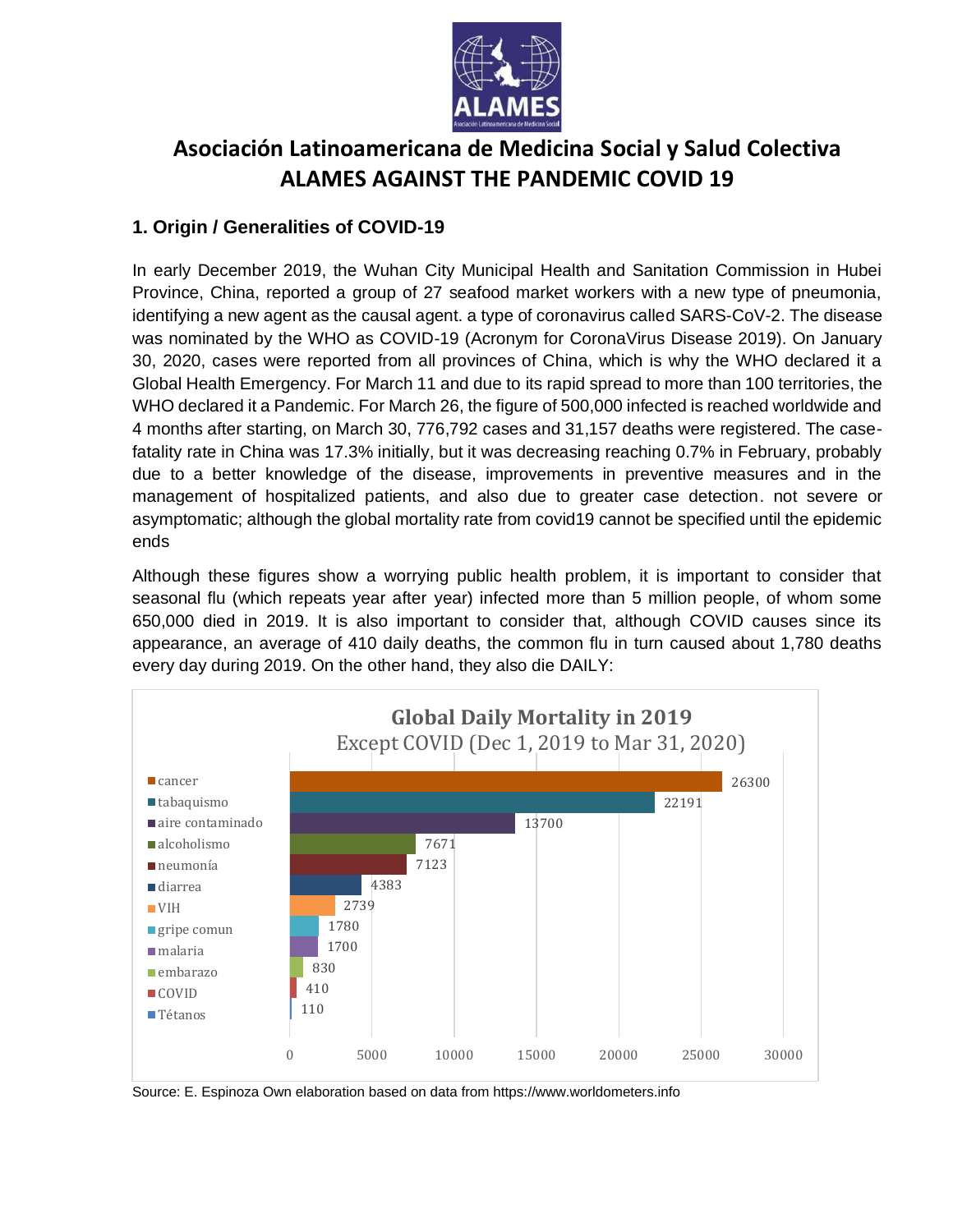

## **2. Global Context:**

Why then does the presence of COVID-19 arouse such a level of panic?

We can cite a series of facts that come together to answer this question:

- a) It is a new infectious agent that was not present until now, which comes from a different species than the human one, which confers several peculiarities, among which stand out: there is no previous immunity or vaccine available, it is of medium lethality but of a high Contagiosity is particularly dangerous for the elderly, especially for those with concomitant and immunosuppressed chronic diseases and for those who meet the last two conditions: advanced age and concomitant chronic diseases.
- b) The crisis that has generated the virus is multidimensional: economic, environmental, biological, health, political, migration, energy, water, food: in short, it would be a true **Crisis of Civilization.** In a recent interview, Mario Róvere<sub>1</sub>, Former Coordinator of ALAMES and Former Vice Minister of Health of Cristina Kirchner points out the reason for the jump of viruses from one species to another, attributing it to the unhealthy relationship between humanity and nature, emphasizing that we are facing the consequences of an hegemonic economic model that threatens to injure the system to death, showing precisely unprecedented virulence to accelerate and magnify the crisis of its economic model.
- c) It can be seen that the characteristics of the coronavirus and the population groups in which it is most cruelly been affected, especially the developed countries, both in human terms (which have the populations with the highest demographic density, the oldest and the highest incidence of chronic and degenerative diseases). Those who see their parents and grandparents dying are largely impotent, and also experience another terrible pain: the costs of facing the pandemic are extremely high, even to the point of unsustainability, leading to Malthusian approaches, such as the call of the Lt. Governor of Texas, to the American grandparents to sacrifice themselves for the sake of enabling the survival of the "American way of life". This in line with the statement of the former Director of the International Monetary Fund, Christine Lagarde, who affirmed that people lived too long and that an immediate solution to the economic problem that this meant had to be found.
- d) It is important to note that ALAMES since its foundation has denounced the ferocious privatization attack on health services and the dismantling that Public Health Systems have suffered, by the neoliberal governments, hindering and / or weakening their capacity to respond to epidemics or disasters, as evidenced by the very serious situation in the USA, the country that set itself as a model of health in the form of an insurance market. Observers from the People's Health Movement<sub>2</sub>, contrast the above with the greater degree of resilience and capacity of strong public systems such as those of Hong Kong, Singapore and Japan, which have shown their ability to introduce containment measures, appropriate governance, structures management, planning and integration of other sectors to successfully face, absorb and adapt to the shock against the pandemic.

<sup>1</sup> [http://www.nuestrasvoces.com.ar/entendiendo-las-noticias/mario-rovere-la-salud-individual-se-defiende](http://www.nuestrasvoces.com.ar/entendiendo-las-noticias/mario-rovere-la-salud-individual-se-defiende-colectivamente/?fbclid=IwAR0nphtEjTSQlK7uW6lUmSzVxNGeYYRWLABc-2MN8WmTjlFokJnHuNxXOZo)[colectivamente/?fbclid=IwAR0nphtEjTSQlK7uW6lUmSzVxNGeYYRWLABc-2MN8WmTjlFokJnHuNxXOZo](http://www.nuestrasvoces.com.ar/entendiendo-las-noticias/mario-rovere-la-salud-individual-se-defiende-colectivamente/?fbclid=IwAR0nphtEjTSQlK7uW6lUmSzVxNGeYYRWLABc-2MN8WmTjlFokJnHuNxXOZo)

<sup>2</sup> Wim de Ceukelaire y Chiara Bodini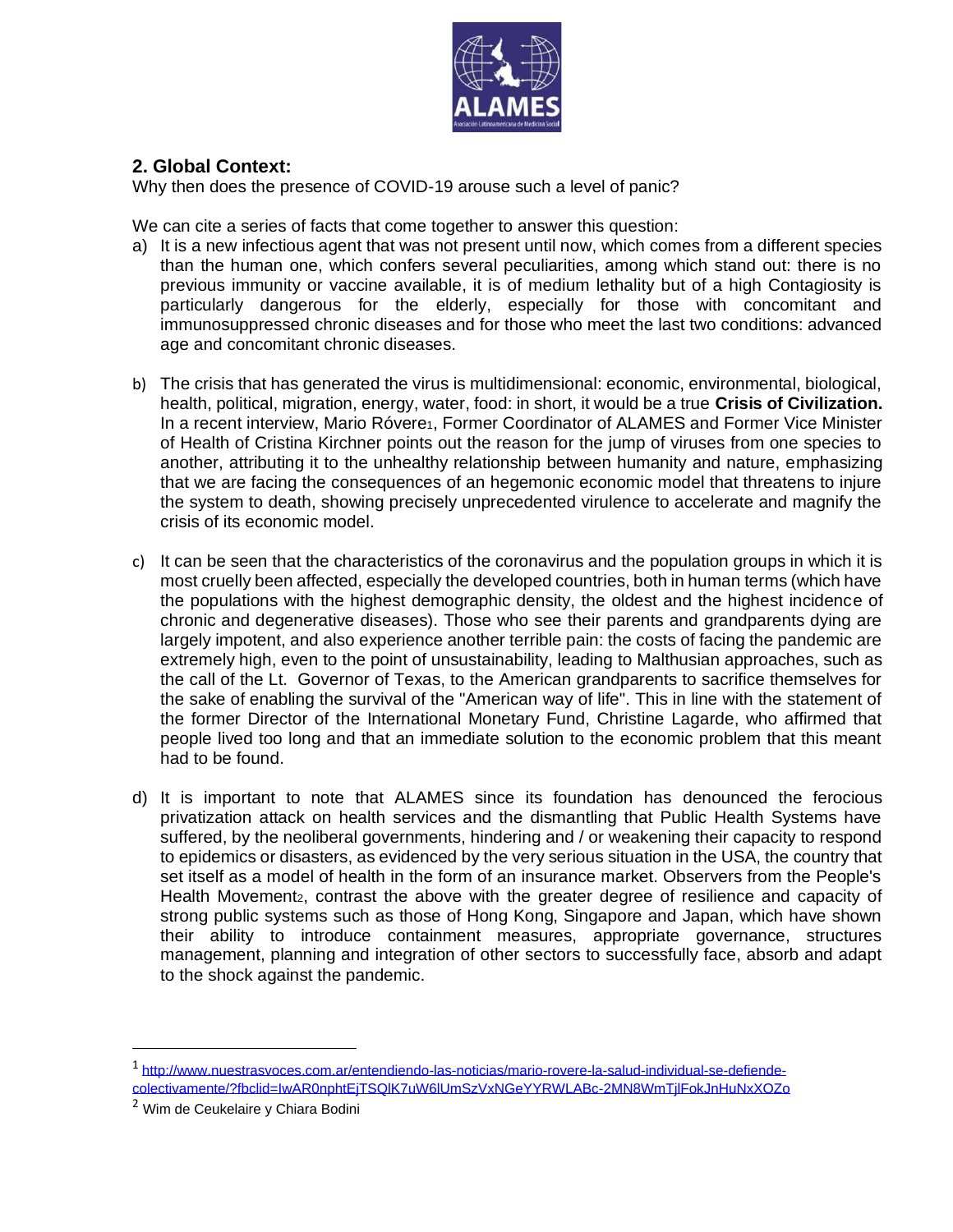

- e) The paradigmatic example of health as a commodity is the United States, where the public system has been reduced to a minimum until it almost disappeared. In Latin America, this public / private contradiction is more evident when comparing Colombia, which represents the mercantile paradigm, and Cuba, which is the example of a public, universal, comprehensive and free system, financed by general taxes, as the ideal system model to guarantee a fast, effective and consistent response to this and future epidemics.
- f) For its part, the establishment tries to reverse causation, trying to attribute the current economic crisis and the stock market crash to the Coronavirus, hiding that the crisis has not subsided since its inception with the real estate crisis of 2007-2008. In February 2018, for example, the fall in stock indexes was already cited as higher than in 2008 and the biggest since 19873. After a rebound in the stock market crisis, 2018 was cited again in December as "the worst year on Wall Street after the 2008 economic crisis<sub>4</sub>. In August 2019, a further decline in stock indices and a reversal of bond yields, making short-term loans more profitable than long-term loans, warned for the first time of an impending recession, dragging the drop in financial, energy (especially the fall in the price of oil) and non-essential goods sectors<sub>5</sub>. In February 2019, it was quoted in economic publications that 2019 would be a terrible year for finance and 2020 would be even worse, foreshadowing a drop of up to 50% in the markets and pointing out that this new crisis had started in September 20186. Every time these crises have worsened, the solution to inject liquidity into the economy has been the printing of dollars by the US federal reserve and the counterpart central banks; But this time, although these actors will probably try again as in 2008, they do not have the necessary resources, experts say. In fact, Trump approved on March 27 an economic rescue of the US economy (with the excuse of the coronavirus) for 2.2 BILLION DOLLARS (10% of its GDP), which triples the amount approved to cushion the 2009 crisis (700,000 million) . "A wartime investment for our nation," said Senator McConnel, head of the Republican majority in the Senate. In fact, the current deaths from coronavirus in the United States have already exceeded those in their time due to the attack on the twin towers in New York<sub>7</sub>.
- g) The debt of the United States government thus exceeds 23 trillion dollars, more than 104% of its GDP. Trump's measure seeks to face the crisis while sustaining the markets (the money, as in 2009, is destined above all to the corporate rescue - loans, tax deferrals, subsidies - while offering the population to satisfy their basic needs - food, medications, health - while the epidemiological situation becomes normal or controllable). However, this multi-million dollar figure will not solve the fact that in the United States, more than 27 million people are not affiliated with health insurance, without including in these figures "illegal" migrants, which is why, in many cases, despite presenting symptoms, they abstain from seeing the doctor due to the high costs that it could mean. A 2019 West Health and Gallup survey showed that more than 20 percent of people delayed medical treatments or interventions due to their high prices, for example, it is not possible to access a coronavirus test, if you do not have the \$ 1,000 that private laboratories charge to

<sup>3</sup> [https://elpais.com/economia/2018/02/05/actualidad/1517863106\\_306024.html](https://elpais.com/economia/2018/02/05/actualidad/1517863106_306024.html)

<sup>&</sup>lt;sup>4</sup> <https://noticieros.televisa.com/ultimas-noticias/wall-street-2018-lunes-31-diciembre/>

<sup>5</sup> [https://www.infobae.com/america/eeuu/2019/08/14/wall-street-sufre-fuertes-perdidas-por-la-caida-del-rendimiento-de](https://www.infobae.com/america/eeuu/2019/08/14/wall-street-sufre-fuertes-perdidas-por-la-caida-del-rendimiento-de-la-deuda-del-tesoro-de-eeuu-y-el-temor-a-una-recesion/)[la-deuda-del-tesoro-de-eeuu-y-el-temor-a-una-recesion/](https://www.infobae.com/america/eeuu/2019/08/14/wall-street-sufre-fuertes-perdidas-por-la-caida-del-rendimiento-de-la-deuda-del-tesoro-de-eeuu-y-el-temor-a-una-recesion/)

<sup>6</sup> [https://expansion.mx/economia/2019/02/13/wall-street-pinta-para-vivir-un-mal-2019-y-un-2020-aun-peor-advierte](https://expansion.mx/economia/2019/02/13/wall-street-pinta-para-vivir-un-mal-2019-y-un-2020-aun-peor-advierte-experto)[experto](https://expansion.mx/economia/2019/02/13/wall-street-pinta-para-vivir-un-mal-2019-y-un-2020-aun-peor-advierte-experto)

<sup>7</sup> [https://www.lavanguardia.com/internacional/20200328/48121779515/estados-unidos-trump-rescate-financiero](https://www.lavanguardia.com/internacional/20200328/48121779515/estados-unidos-trump-rescate-financiero-coronavirus.html)[coronavirus.html](https://www.lavanguardia.com/internacional/20200328/48121779515/estados-unidos-trump-rescate-financiero-coronavirus.html)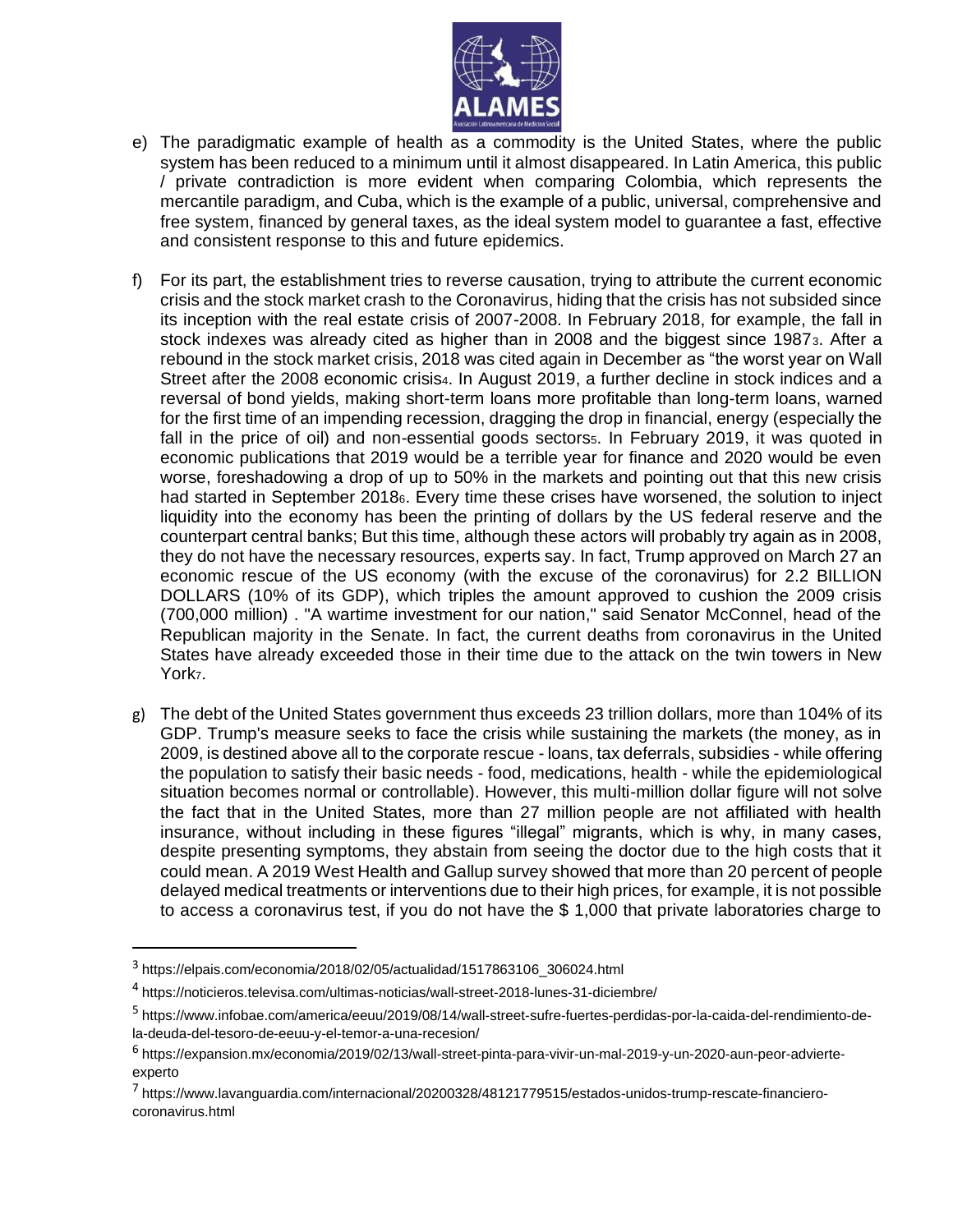

do so. The scientific community is particularly concerned about Trump's 2018 shutdown of the Obama-created Epidemic Control Office and the cuts applied to the CDC.

- h) Therefore, COVID 19 not only escapes to serve as a **backdrop to the capitalist economic crisis (I),** this is only one element that COVID evidences and sharpens (see literals e, f and g). Three other elements remain as yet undisclosed. The **second** of these elements corresponds to the large transnational companies, which concentrate the production, distribution and marketing of their products and in the search to deepen the efficient and productivist mode of production that capitalism promotes to increase their profits, they resort, without measuring the consequences , to genetic and transgenic manipulation, an element that could catalyze the leap of a virus like this towards the human species. In any case, **the entire global mediation of the pandemic does not attempt to explain either the genesis or the leap towards the human species of this virus (II).** The **third** element that COVID mercilessly strips is **the rampant privatization of health systems (III)** in order to add them to the generation of profits. Stratification of quality is the norm: the best quality for those who can pay for it; for people with lower incomes, quality health that violates the Right to Health (see paragraphs c and d). It is the elderly and the chronically ill who on this occasion suffer the consequences of privatization, (and in developed countries additionally suffer the users of geriatric services) at the same time that their deaths are functional to the capitalist system, since they are considered a population of Discard that it is not productive, but it is expensive ("The elderly live too long and this is a risk to the global economy. We have to do something and now" Christine Lagarde, 2012, former Director of the IMF). Without any shame, the coronavirus pandemic talks about the statistics (infected, deceased, recovered) but does not talk about the peculiarities of the people who die, they hide the advantage of these deaths for the maximization of profits of private companies and the reduction of pressure on the government. The **fourth** element has to do with the slowdown in economic activity generated by quarantines since companies lose money and people lose money. However, governments prioritize the rescue of companies by injecting them with money so that they do not go bankrupt, since "they sustain the economy, growth and employment"; But governments do not allocate people very little and they are the ones who suffer the cost of unemployment from economic activity. Women are especially affected, since as they are confined to the home, the levels of violence may increase, and the burden of care too. **The pandemic talks about growing costs, but it remains at the macroeconomic or business level, it does not talk about the reality of people in general and women in particular (IV)**.
- i) In summary, the hegemonic media talk about the pandemic, statistics, growing costs, but do not question the model of agricultural production, the consequences of the privatization of health and geriatric services, or the costs and suffering of people.
- j) China and South Korea, it seems that they could control the situation. But the arrival of the epidemic in Europe caused a catastrophic overflow of the health system, mainly in Italy, followed by Spain.
- k) The fact that the USA quickly became the country with the highest number of cases in the world, surpassing China (despite being more populated), indicates to what extent the model of health commodification, taken to its extreme form, deteriorates caring for the population, even in the country with the highest health expenditure (18% of its GDP) in the world.
- l) The problem of the epidemic then, more than its lethality, is its contagion capacity, coupled with the fragility of the health and social protection systems, produced by the successive neoliberal reforms implemented in the welfare states of the countries considered developed. It is a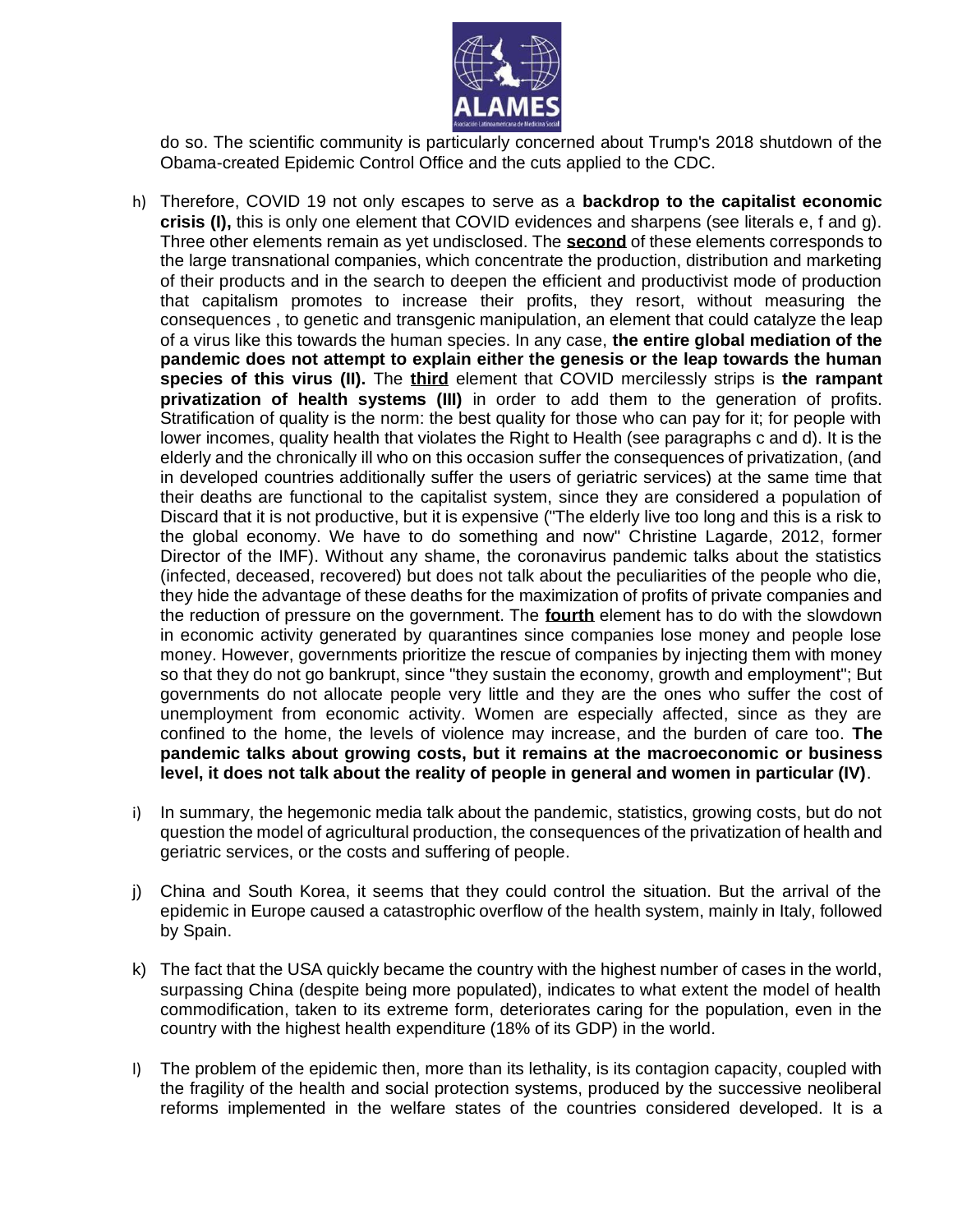

phenomenon that, like any epidemic, combines elements of the nature of the economy and politics, radically changing fields of representation and producing new trends. Among them a brake on the most harshly orthodox discourses of neoliberal thought. There is a reappearance of Keynesian or Neo-Keynesian proposals for state interventionism, together - in some cases with deepening of nationalisms. Demands are also generated from societies and peoples in search of vindicating life and against their subordination to the accumulation and concentration of wealth generated by demands from fairer societies, in which health is a fundamental right guaranteed by the state and exercised with the maximum of popular participation under public systems.

m) The manipulation of the pandemic has deepened the biopolitical control of the population but at the same time has introduced a new global factor in a system of high instability, revealing the most destructive aspects of neoliberal globalization. Given this, various possible scenarios are opened, but nobody can assure with certainty what their resolution will be. If the bubonic plague that killed a third of the European population at the end of the 14th century was a factor that influenced the transition from feudalism to capitalisms, why not think that now this stage may be marking a cycle of catastrophic instability in what capitalism was until now. This does not mean that a revolution or consolidation is expected. It means that a period of struggle opens.

## **3. What happens in Latin America?**

The epidemic finds Latin America in a cycle of neoliberal advance aimed at deepening the submission of its peoples to the voracious depredation of life and nature. In many of their countries, the governments that established a regional alliance favoring a certain margin of autonomy have suffered major attacks in an articulation between lawfare, instrumentation of large media corporations and soft coups or directly coups d'etat of a repressive nature as in Bolivia.

The conditions of inequality and poverty have worsened and the level of segmentation and fragmentation of their health systems, added to the application of neoliberal prescriptions, places them in a very bad situation to guarantee the right to health and to face the pandemic and the rest of the diseases of the countries ..

For this reason, the appearance of COVID19 has and will have negative consequences of an economic, social and political nature in Latin American countries, considering the particularity of their political circumstances and also their own characteristics: number of inhabitants, degree of population aging, population density, amount of population concentrated in the urban area, level of industrialization, level of labor informality and unemployment, etc ....

In the case of Chile, the epidemic put an interval to the sustained level of popular mobilization that had led to the doorstep of a constitutional reform plebiscite, which had as one of its demands the right to health, after decades of commodification of the system, which weakened its response capacity. This was reflected in a curve that had an ascending form, reaching on March 29 a little more than 3,000 cases and 16 deaths, a curve greater than that of Argentina.

In Bolivia, the entry of COVID19, in which 132 cases and 9 deaths were registered today, halted the electoral process that announced as a winner the binomial made up of Luis Arce Catacora and David Choquehuanca, an opponent of the coup plotters. It also served as an excuse to militarize the streets

<sup>8</sup> <https://www.pagina12.com.ar/255464-la-peste-negra-la-gran-depresion-del-siglo-xiv-y-el-coronavi>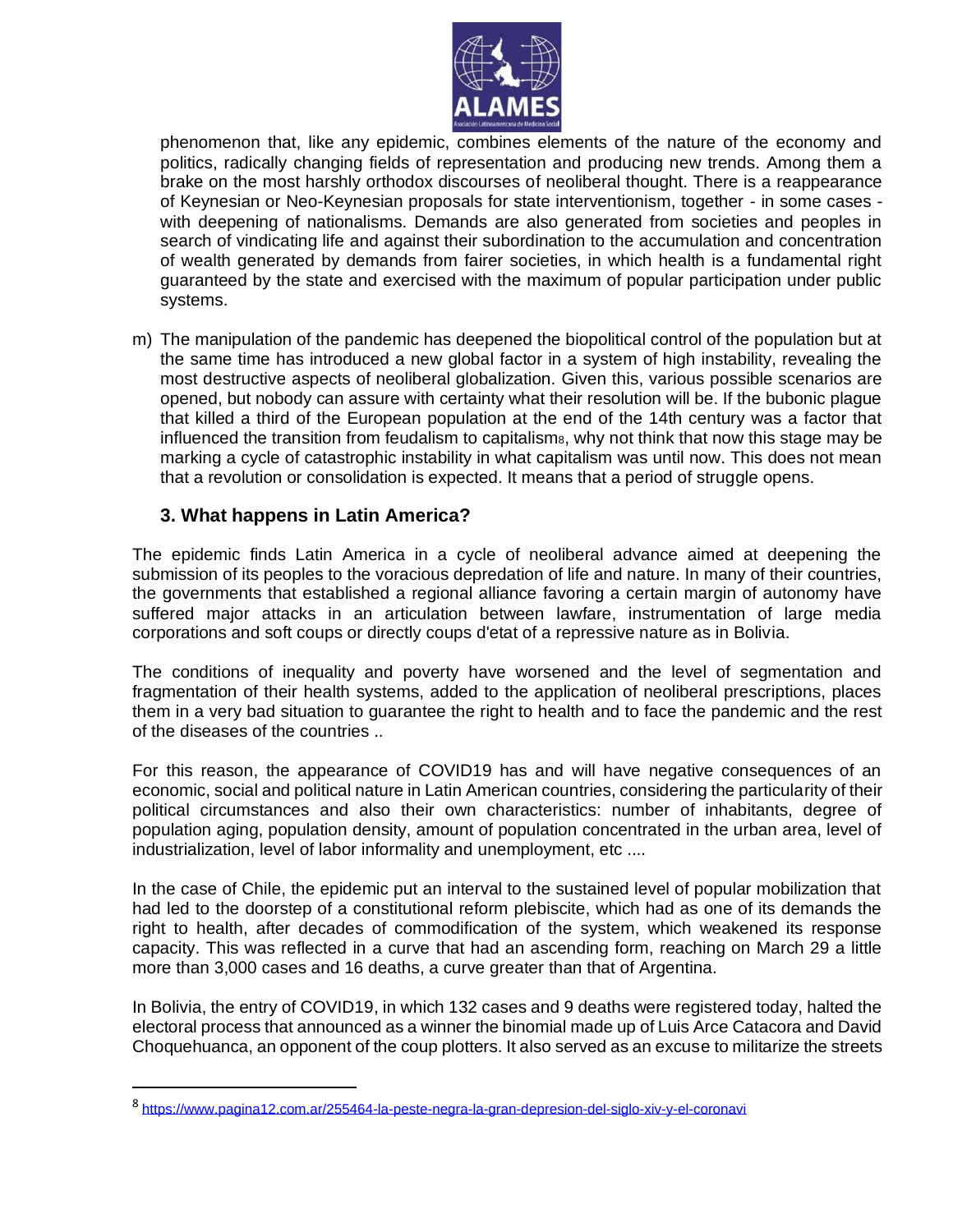

and deepen the repression of the social movements that came out demanding their rights. The weakness of the health system and the lack of necessary supplies to face the pandemic, has generated the reaction of the citizens and the social movements, facing a de facto government that has not even been able to solve the clamor of more than 120 Bolivians. who are stranded on the border with Chile, demanding actions to allow them to enter Bolivia.

The same thing happens in Peru and Ecuador where there have been flagrant episodes of violation of rights. In Ecuador, the pandemic began with the resignation of the Minister of Health due to the lack of elements and services to deal with it and the weakness of the health system as a whole.

In Central America, the countries of the Northern Triangle (Guatemala, Honduras and El Salvador) improvise uncoordinated measures between the government instances, on the basis of trial and error, resorting to the Army and its police forces to make effective states of emergency, exception or touches of it remains, in order to control the population by hiding in social distancing. This is accompanied by the absence of transparency, intolerance to criticism and human rights violations, repeatedly denounced by social organizations and the Office of the Human Rights Ombudsman. In the region, Costa Rica stands out for having an effective, participatory and respectful human rights civil protection system.

In Argentina, the epidemic found a government that had just taken office after electorally defeating the force that had plunged the country into the most important debt in its history, dragging it into two consecutive years of recession and financial crisis, and degrading the Ministry of Health. to the Secretariat. It has allocated 2% of GDP to try to strengthen the system and add economic support policies to the most vulnerable groups, adding them to existing ones. Since March 13, preventive and compulsory social isolation has been applied, which confines all persons except essential workers to the home, with police control but without establishing a state of emergency. The epidemic so far has fundamentally affected the middle sectors and is only beginning to have community cases, without reaching the poor suburbs yet. As of April 1, there are 1,133 cases of infected, 31 of dead and 248 of recovered, a better result than expected. The problems registered in the isolation policy are multiple: first, the precariousness of households that depend on informal incomes, the problem of institutionalized people (prisoners, inmates in psychiatric and geriatric institutions) and that of victims of violence gender or family. Faced with this, a series of measures have been taken, ranging from the direct supply of food, provision of an extra financial benefit to family groups in precarious or unemployed situations, suspension of payments for services, rents, evictions, etc. Progress is being made in making private health services available to state management. It is fundamentally about buying time while strengthening health care services and buying emergency equipment.

Mexico has a much larger population in informal work and has had a way of approaching the epidemic that considers the characteristics of its country and its population and production structure. Although a good part of the international press has tried to standardize the attitude of President AMLO with the loss of Trump or Bolsonaro due to some public expressions of it, the measures taken have been with planning the stages and simultaneously trying not to break the economy productive. Considering that as of March 28, 12 people had died from COVID19, there were 2,475 suspected cases and 717 confirmed, the situation in this country is much better than that of its neighbor USA.<sup>9</sup>

Cuba, for its part, has once again become an example not only for the care of its own population but also for the solidarity displayed with other countries of the world by providing doctors and equipment. As of April 1, Cuba reports 6 deaths. Once again, Cuba imposes itself morally and technically,

<sup>9</sup> [https://www.telesurtv.net/opinion/La-4T-y-el-juego-de-suma-cero-ante-el-Covid-19-20200328-0017.html?utm\\_campaign](https://www.telesurtv.net/opinion/La-4T-y-el-juego-de-suma-cero-ante-el-Covid-19-20200328-0017.html?utm_campaign)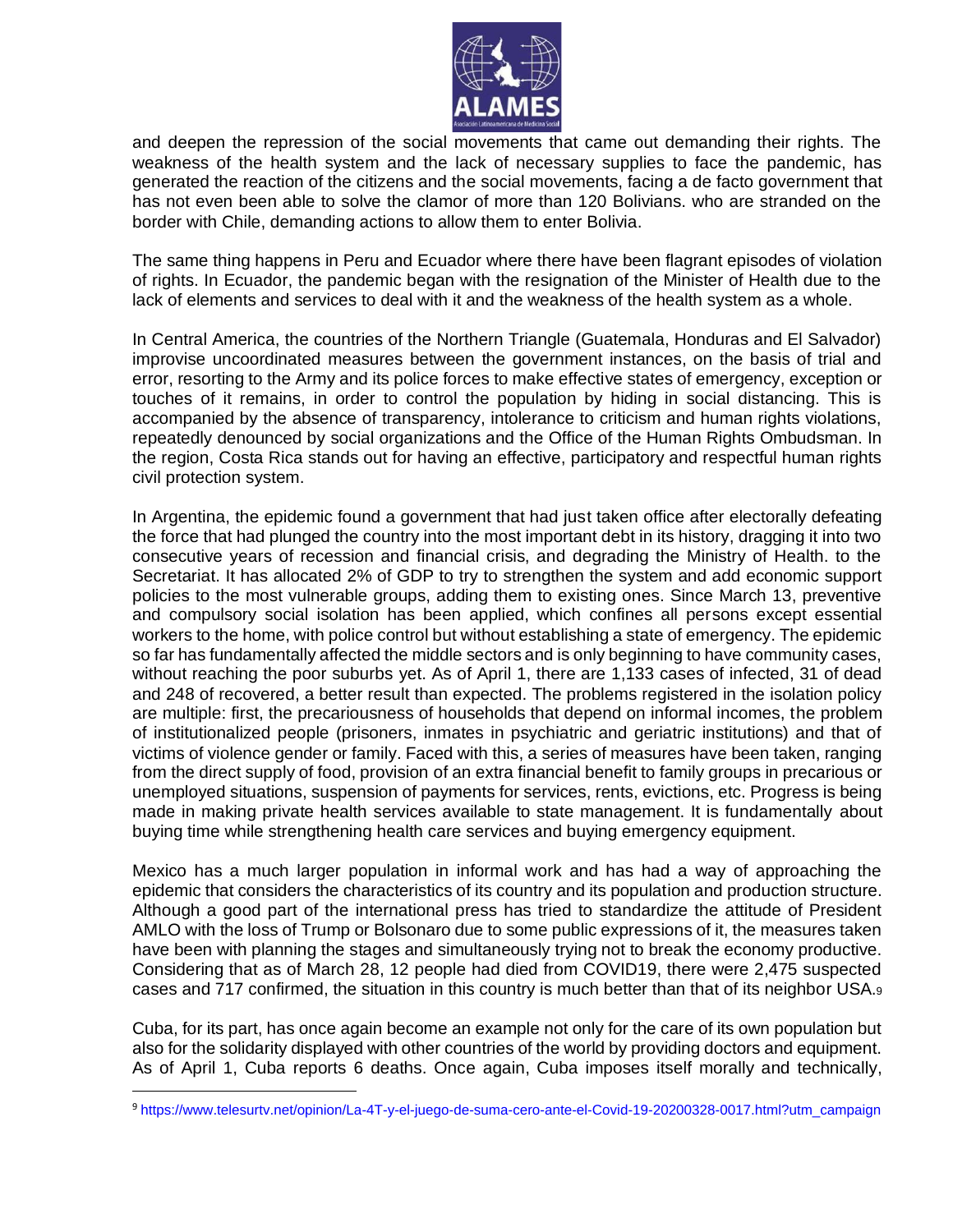

demonstrating that it has one of the best public health systems in the entire American hemisphere, offering the world "Interferon alfa 2b" as a probably successful treatment. At this point, it turns out that, in a situation of pandemic crisis, it has an efficient public health system to deal with, to which an organized people joins, responding to the community collective and not to commercial individualism.

## **4. Conclusions and Recommendations**

The debate on the subject of the epidemic is not exclusively health, it is also ideological, political, economic and social. Different strategies and stages have been generated to confront the pandemic, from the isolation of vulnerable groups to the confinement of the entire population, suspending activities and services except the essential ones. In some cases, constitutional guarantees are also suspended, implementing a state of emergency with repressive authority, in others not. In any case, the most affected are always the social groups most vulnerable to poverty, gender, disability and / or belonging to indigenous peoples. In this sense, the social determination of health must be resumed, since it is the initial social, economic and labor conditions that define the measures to tackle the pandemic.

For this reason, the Coordination of the Latin American Association of Social Medicine - ALAMES, calls on all its activists and defenders of human rights, academic Associations, and especially our thematic networks and social movements that fight for health and life together with ALAMES, to demand as an essential role the intervention of the State to strengthen social protection, proposing:

- A. Preserve employment, housing and its rents, access to sufficient and variable food, transportation, access to an Individual basic Income, support to the self-employed, small businesses, cooperatives and the informal sector of the economy,
- B. Transparency and democracy both in access to epidemiological information and in decisionmaking,
- C. Universal access to health services, both at the first level of care and in hospitals.
- D. State intervention by the private sector, under a single authority, including urgent medical transport, both public and private.
- E. Coordination with all social organizations with general actions to care for the population and with public health at the command post, accompanied by a strengthened unified health information system, with epidemiological surveillance systems implemented throughout the country.
- F. Strengthen the role of the first level of care in necessary preventive and community practices, in the care of cases of non-serious evolution, in the detection of cases, application of tests and follow-up of contacts.
- G. Take special measures during the period of compulsory stay at home to prevent gender violence and abuse of children and adolescents.
- H. Manage the care of populations in confinement or institutionalized situations: prisons, Psychiatric, Geriatric Hospitals, and children's institutionalization centers.
- I. Establish citizen control over the police or military forces that assist in complying with the preventive regulations to report situations of abuse or institutional violence that must be avoided.
- J. Recover and incorporate those ancestral uses and knowledge and traditional medicines that can contribute to health care under an intercultural approach.
- K. Repudiate any attempt to use the pandemic as a cover-up argument to violate the selfdetermination and sovereignty of the peoples, as manifested in the onslaught that - arguing the epidemic - the United States tries to make with its intervention in Venezuela.